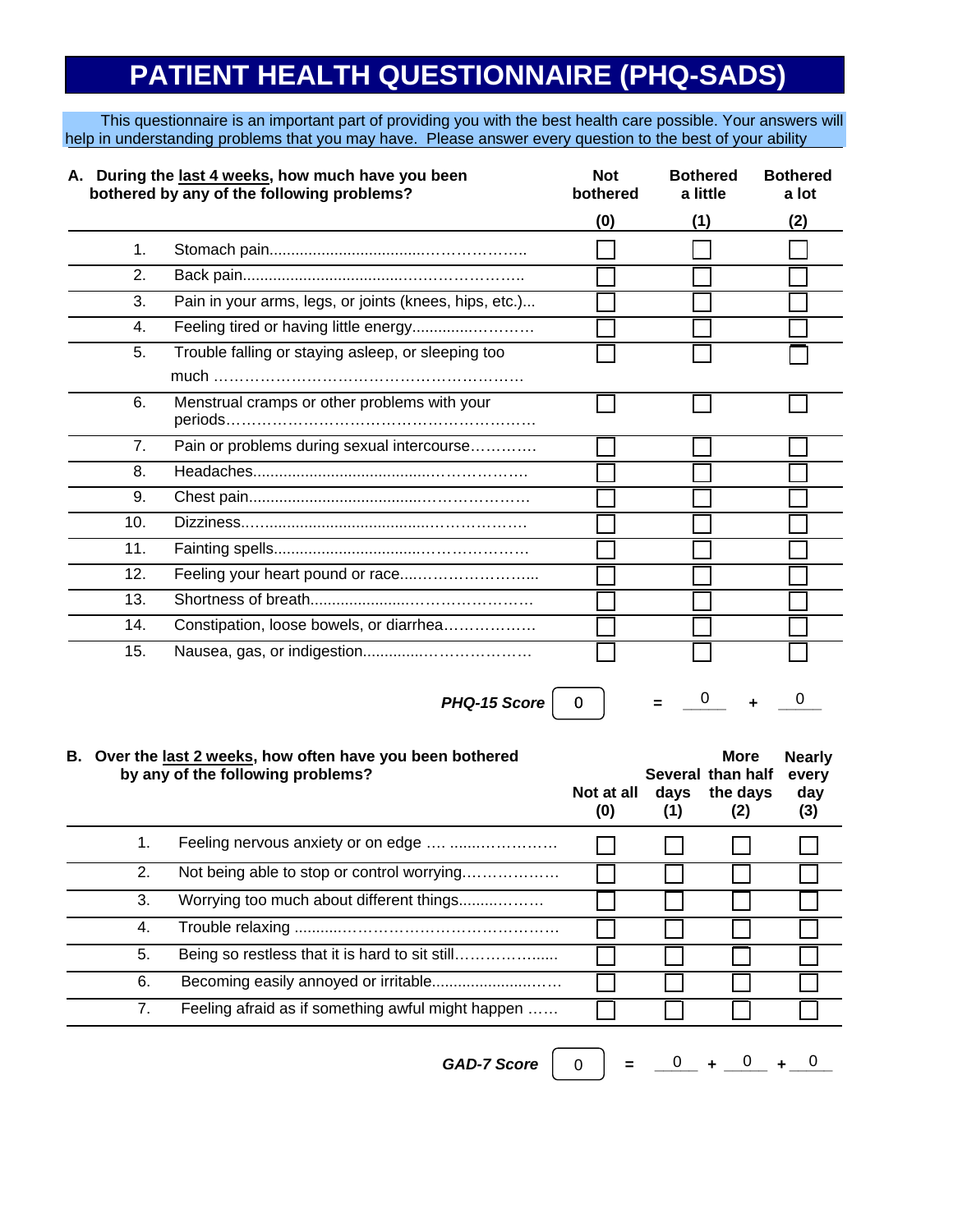#### **C. Questions about anxiety attacks.**

| а. |    | In the last 4 weeks, have you had an anxiety attack - suddenly                                                                                                                               |  |                   | <b>NO</b>                |                                                     | <b>YES</b>                           |
|----|----|----------------------------------------------------------------------------------------------------------------------------------------------------------------------------------------------|--|-------------------|--------------------------|-----------------------------------------------------|--------------------------------------|
|    |    |                                                                                                                                                                                              |  |                   |                          |                                                     |                                      |
| b. |    |                                                                                                                                                                                              |  |                   |                          |                                                     |                                      |
| c. |    | Do some of these attacks come suddenly out of the blue - that is,<br>in situations where you don't expect to be nervous or                                                                   |  |                   |                          |                                                     |                                      |
|    |    | d. Do these attacks bother you a lot or are you worried about having                                                                                                                         |  |                   |                          |                                                     |                                      |
|    |    | e. During your last bad anxiety attack, did you have symptoms<br>like shortness of breath, sweating, or your heart racing,                                                                   |  |                   |                          |                                                     |                                      |
|    |    | D. Over the last 2 weeks, how often have you been bothered<br>by any of the following problems?                                                                                              |  | Not at all<br>(0) | days<br>(1)              | <b>More</b><br>Several than half<br>the days<br>(2) | <b>Nearly</b><br>every<br>day<br>(3) |
|    | 1. | Little interest or pleasure in doing<br>things                                                                                                                                               |  |                   |                          |                                                     |                                      |
|    | 2. | Feeling down, depressed, or<br>hopeless                                                                                                                                                      |  |                   |                          |                                                     |                                      |
|    | 3. | Trouble falling or staying asleep, or sleeping too                                                                                                                                           |  |                   |                          |                                                     |                                      |
|    | 4. |                                                                                                                                                                                              |  |                   |                          |                                                     |                                      |
|    | 5. |                                                                                                                                                                                              |  |                   |                          |                                                     |                                      |
|    | 6. | Feeling bad about yourself - or that you are a failure<br>or have let yourself or your family<br>down                                                                                        |  |                   |                          |                                                     |                                      |
|    | 7. | Trouble concentrating on things, such as reading the<br>newspaper or watching<br>television                                                                                                  |  |                   |                          |                                                     |                                      |
|    | 8. | Moving or speaking so slowly that other people could<br>have noticed? Or the opposite - being so fidgety or<br>restless that you have been moving around a lot more<br>than                  |  |                   |                          |                                                     |                                      |
|    | 9. | Thoughts that you would be beter off dead of or<br>hurting yourself in some                                                                                                                  |  |                   |                          |                                                     |                                      |
|    |    | <b>PHQ-9 Score</b>                                                                                                                                                                           |  | 0                 |                          |                                                     |                                      |
|    |    | E. If you checked off any problems on this questionnaire, how difficult have these problems made it<br>for you to do your work, take care of things at home, or get along with other people? |  |                   |                          |                                                     |                                      |
|    |    | <b>Not difficult</b><br><b>Somewhat</b><br>difficult<br>at all                                                                                                                               |  |                   | <b>Very</b><br>difficult |                                                     | <b>Extremely</b><br>difficult        |
|    |    |                                                                                                                                                                                              |  |                   |                          |                                                     |                                      |

Developed by Drs. Robert L. Spitzer, Janet B.W. Williams, Kurt Kroenke and colleagues, with an educational grant from Pfizer Inc. No permission required to reproduce, translate, display or distribute.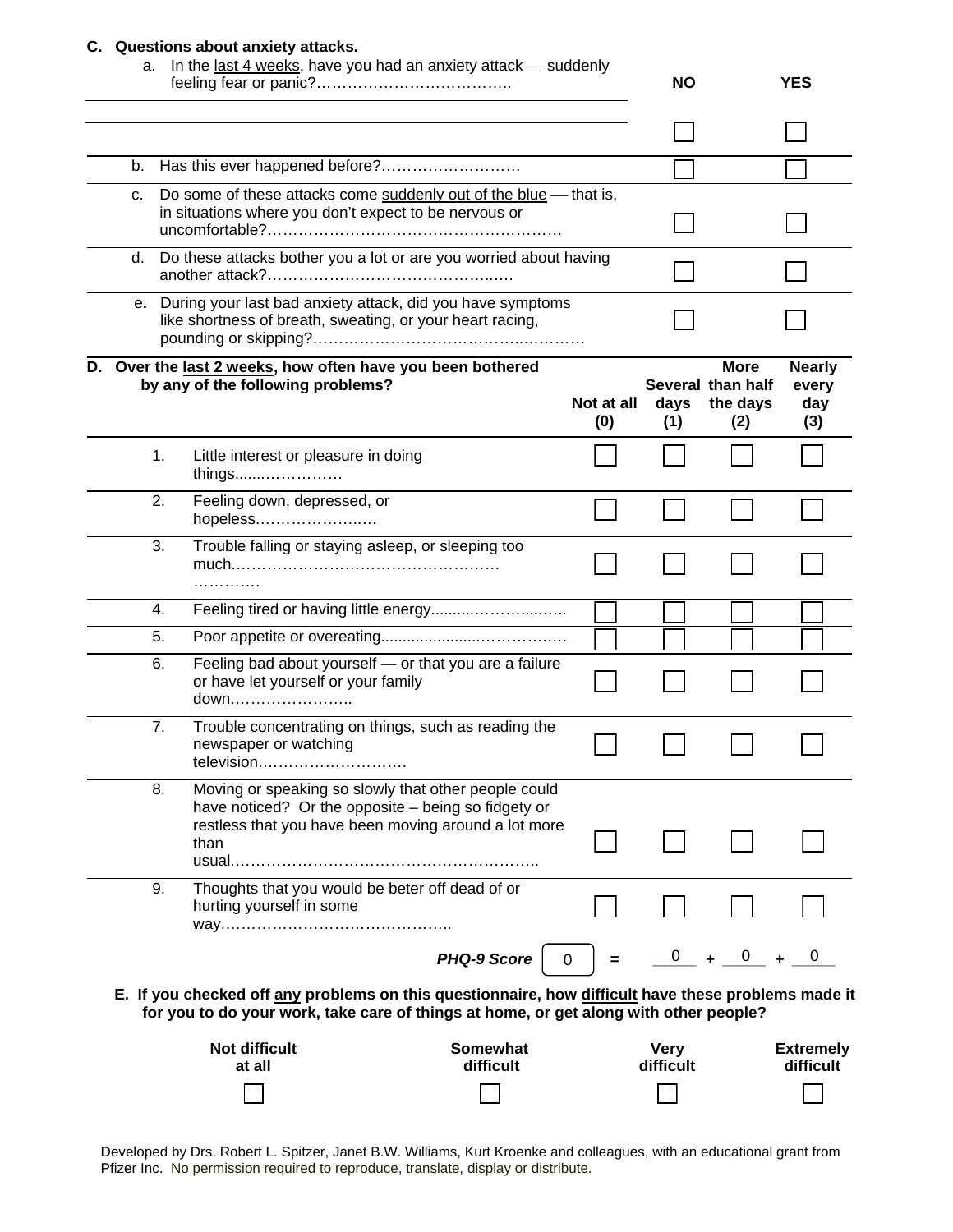### **PCL-5**

**Instructions: Below is a list of problems that people sometimes have in response to a very stressful experience. Please read each problem carefully and then circle one of the numbers to the right to indicate how much you have been bothered by that problem in the past month.** 

|    | In the past month, how much were you bothered by:                                                                                                                                                                                             | <b>Not</b><br>at all | A little<br>bit | <b>Moderately</b> | Quite<br>a bit | <b>Extremely</b>        |
|----|-----------------------------------------------------------------------------------------------------------------------------------------------------------------------------------------------------------------------------------------------|----------------------|-----------------|-------------------|----------------|-------------------------|
| 1. | Repeated, disturbing, and unwanted memories of the<br>stressful experience?                                                                                                                                                                   | 0                    | 1               | $\overline{2}$    | 3              | 4                       |
| 2. | Repeated, disturbing dreams of the stressful experience?                                                                                                                                                                                      | $\bf{0}$             | 1               | $\mathbf{2}$      | 3              | 4                       |
|    | 3. Suddenly feeling or acting as if the stressful experience were<br>actually happening again (as if you were actually back there<br>reliving it)?                                                                                            | $\bf{0}$             | 1               | $\mathbf{2}$      | 3              | 4                       |
|    | 4. Feeling very upset when something reminded you of the<br>stressful experience?                                                                                                                                                             | 0                    | 1               | $\mathbf{2}$      | 3              | 4                       |
|    | 5. Having strong physical reactions when something reminded<br>you of the stressful experience (for example, heart pounding,<br>trouble breathing, sweating)?                                                                                 | $\bf{0}$             | 1               | $\overline{2}$    | 3              | 4                       |
|    | 6. Avoiding memories, thoughts, or feelings related to the<br>stressful experience?                                                                                                                                                           | 0                    | 1               | $\mathbf{2}$      | 3              | 4                       |
|    | 7. Avoiding external reminders of the stressful experience (for<br>example, people, places, conversations, activities, objects, or<br>situations)?                                                                                            | $\bf{0}$             | 1               | $\overline{2}$    | 3              | 4                       |
|    | 8. Trouble remembering important parts of the stressful<br>experience?                                                                                                                                                                        | $\bf{0}$             | 1               | $\mathbf{2}$      | 3              | 4                       |
|    | 9. Having strong negative beliefs about yourself, other people,<br>or the world (for example, having thoughts such as: I am<br>bad, there is something seriously wrong with me, no one can<br>be trusted, the world is completely dangerous)? | $\bf{0}$             | 1               | $\mathbf{2}$      | 3              | 4                       |
|    | 10. Blaming yourself or someone else for the stressful<br>experience or what happened after it?                                                                                                                                               | 0                    | 1               | $\mathbf{2}$      | 3              | 4                       |
|    | 11. Having strong negative feelings such as fear, horror, anger,<br>guilt, or shame?                                                                                                                                                          | $\bf{0}$             | 1               | $\mathbf{2}$      | 3              | 4                       |
|    | 12. Loss of interest in activities that you used to enjoy?                                                                                                                                                                                    | 0                    | 1               | $\mathbf{2}$      | 3              | 4                       |
|    | 13. Feeling distant or cut off from other people?                                                                                                                                                                                             | $\bf{0}$             | $\mathbf{1}$    | $\overline{2}$    | 3              | 4                       |
|    | 14. Trouble experiencing positive feelings (for example, being<br>unable to feel happiness or have loving feelings for people<br>close to you)?                                                                                               | 0                    | 1               | $\mathbf{2}$      | 3              | 4                       |
|    | 15. Irritable behavior, angry outbursts, or acting aggressively?                                                                                                                                                                              | $\mathbf 0$          | $\mathbf{1}$    | $\overline{2}$    | $\mathbf{3}$   | 4                       |
|    | 16. Taking too many risks or doing things that could cause you<br>harm?                                                                                                                                                                       | $\bf{0}$             | 1               | $\mathbf{2}$      | 3              | 4                       |
|    | 17. Being "superalert" or watchful or on guard?                                                                                                                                                                                               | $\bf{0}$             | 1               | $\overline{2}$    | 3              | 4                       |
|    | 18. Feeling jumpy or easily startled?                                                                                                                                                                                                         | 0                    | 1               | $\mathbf{2}$      | $\mathbf{3}$   | $\overline{\mathbf{4}}$ |
|    | 19. Having difficulty concentrating?                                                                                                                                                                                                          | $\bf{0}$             | $\mathbf{1}$    | $\overline{2}$    | 3              | 4                       |
|    | 20. Trouble falling or staying asleep?                                                                                                                                                                                                        | $\mathbf 0$          | 1               | $\mathbf{2}$      | 3              | 4                       |

**Total \_\_\_\_ /38 B-Re-Exp \_\_\_\_ C-Avoi \_\_\_\_ D-NC \_\_\_\_ E-Arou \_\_\_\_**  0 0 0 0 0